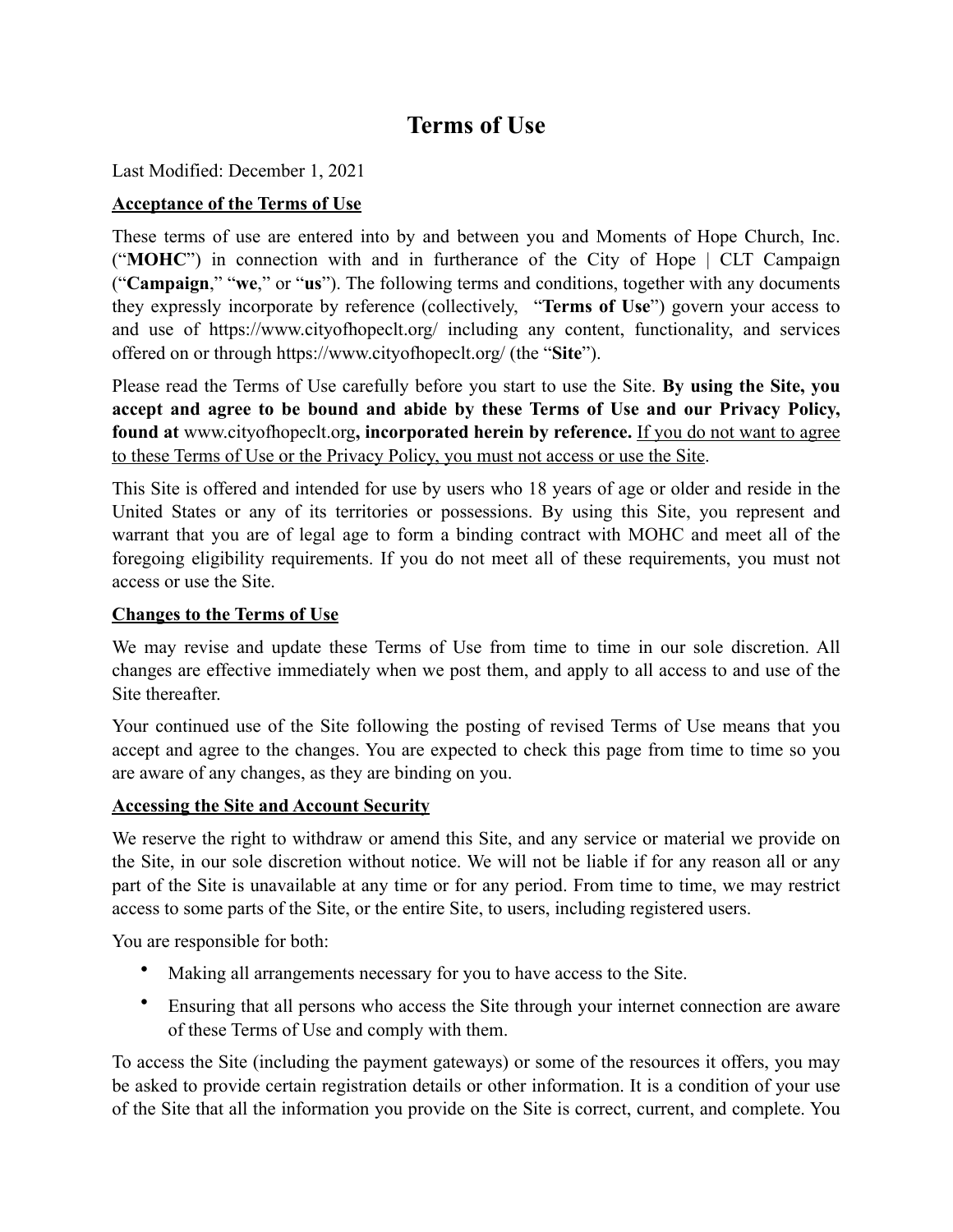agree that all information you provide to register with this Site or otherwise, including, but not limited to, through the use of any interactive features on the Site, is governed by our Privacy Policy, and you consent to all actions we take with respect to your information consistent with our Privacy Policy.

If you choose a user name, password, or any other piece of information as part of our security procedures and/or to make a donation to the Campaign via a payment gateway, you must treat such information as confidential, and you must not disclose it to any other person or entity. You also acknowledge that your payment account is personal to you and agree not to provide any other person with access to this Site or portions of it (including a payment gateway) using your user name, password, or other security information. You agree to notify us immediately of any unauthorized access to or use of your user name or password or any other breach of security. You also agree to ensure that you exit from your payment account at the end of each session. You should use particular caution when accessing your payment account from a public or shared computer so that others are not able to view or record your password or other personal information.

# **Intellectual Property Rights**

The Site and its entire contents, features, and functionality (including but not limited to all information, software, text, displays, images, video, and audio, and the design, selection, and arrangement thereof) are owned by MOHC, its licensors, or other providers of such material and are protected by United States and international copyright, trademark, patent, trade secret, and other intellectual property or proprietary rights laws.

These Terms of Use permit you to use the Site for your personal, non-commercial use only. You must not reproduce, distribute, modify, create derivative works of, publicly display, publicly perform, republish, download, store, or transmit any of the material on our Site, except as follows:

- Your computer may temporarily store copies of such materials in RAM incidental to your accessing and viewing those materials.
- You may store files that are automatically cached by your Web browser for display enhancement purposes.
- You may printone copy of a reasonable number of pages of the Site for your own personal, non-commercial use and not for further reproduction, publication, or distribution.
- If we provide desktop, mobile, or other applications for download, you may download a single copy to your computer or mobile device solely for your own personal, noncommercial use, provided you agree to be bound by our end user license agreement for such applications.

You must not:

• Modify copies of any materials from this Site.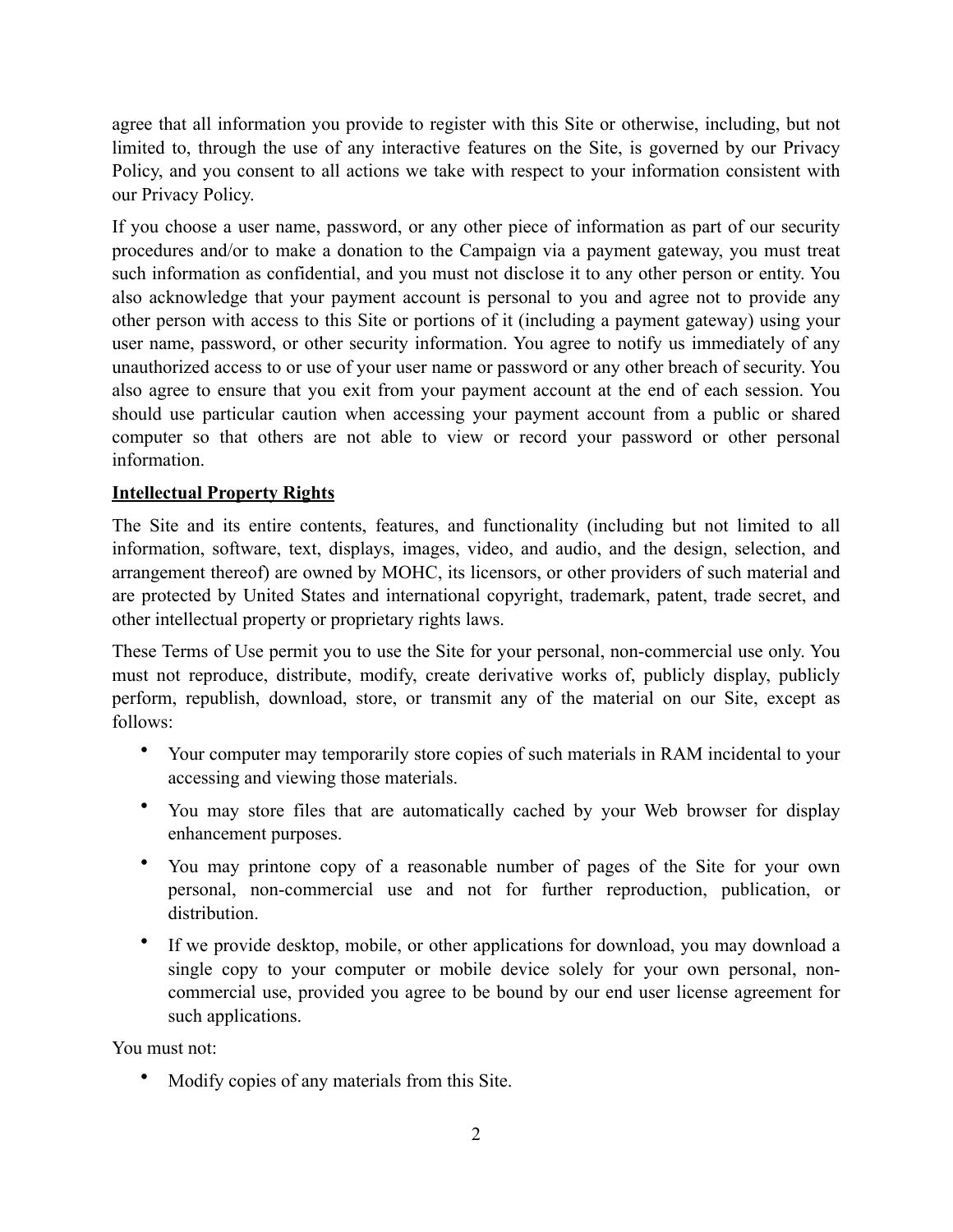- Use any illustrations, photographs, video or audio sequences, or any graphics separately from the accompanying text.
- Delete or alter any copyright, trademark, or other proprietary rights notices from copies of materials from this site.

You must not access or use for any commercial purposes any part of the Site or any services or materials available through the Site.

If you wish to make any use of material on the Site other than that set out in this section, please address your request to **[cityofhope@momentsofhopechurch.org](mailto:cityofhope@momentsofhopechurch.org)**.

If you print, copy, modify, download, or otherwise use or provide any other person with access to any part of the Site in breach of the Terms of Use, your right to use the Site will stop immediately and you must, at our option, return or destroy any copies of the materials you have made. No right, title, or interest in or to the Site or any content on the Site is transferred to you, and all rights not expressly granted are reserved by the Campaign. Any use of the Site not expressly permitted by these Terms of Use is a breach of these Terms of Use and may violate copyright, trademark, and other laws.

# **Trademarks**

The Campaign name, the Campaign logo, and all related names, logos, product and service names, designs, and slogans are trademarks of MOHC or its affiliates or licensors. You must not use such marks without the prior written permission of MOHC. All other names, logos, product and service names, designs, and slogans on this Site are the trademarks of their respective owners.

# **Prohibited Uses**

You may use the Site only for lawful purposes and in accordance with these Terms of Use. You agree not to use the Site:

- In any way that violates any applicable federal, state, local, or international law or regulation (including, without limitation, any laws regarding the export of data or software to and from the US or other countries).
- For the purpose of exploiting, harming, or attempting to exploit or harm minors in any way by exposing them to inappropriate content, asking for personally identifiable information, or otherwise.
- To send, knowingly receive, upload, download, use, or re-use any material that does not comply with these Terms of Use.
- To transmit, or procure the sending of, any advertising or promotional material without our prior written consent, including any "junk mail," "chain letter," "spam," or any other similar solicitation.
- To impersonate or attempt to impersonate the Campaign or MOHC, a MOHC employee, another user, or any other person or entity (including, without limitation, by using email addresses associated with any of the foregoing).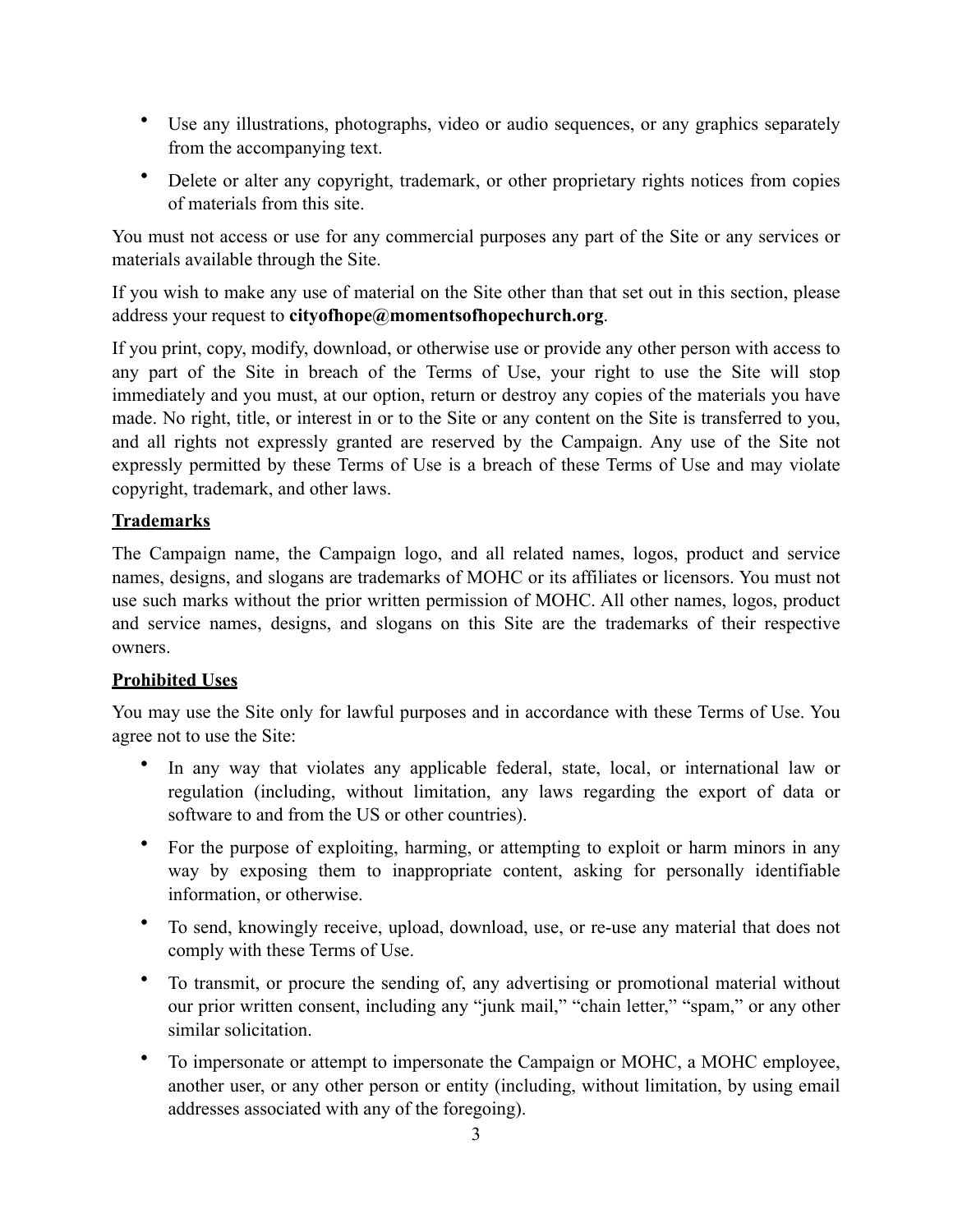• To engage in any other conduct that restricts or inhibits anyone's use or enjoyment of the Site, or which, as determined by us, may harm the Campaign, MOHC, or users of the Site, or expose them to liability.

Additionally, you agree not to:

- Use the Site in any manner that could disable, overburden, damage, or impair the site or interfere with any other party's use of the Site, including their ability to engage in real time activities through the Site.
- Use any robot, spider, or other automatic device, process, or means to access the Site for any purpose, including monitoring or copying any of the material on the Site.
- Use any manual process to monitor or copy any of the material on the Site, or for any other purpose not expressly authorized in these Terms of Use, without our prior written consent.
- Use any device, software, or routine that interferes with the proper working of the Site.
- Introduce any viruses, Trojan horses, worms, logic bombs, or other material that is malicious or technologically harmful.
- Attempt to gain unauthorized access to, interfere with, damage, or disrupt any parts of the Site, the server on which the Site is stored, or any server, computer, or database connected to the Site.
- Attack the Site via a denial-of-service attack or a distributed denial-of-service attack.
- Otherwise attempt to interfere with the proper working of the Site.

# **Reliance on Information Posted**

The information presented on or through the Site is made available solely for general information purposes. We do not warrant the accuracy, completeness, or usefulness of this information. Any reliance you place on such information is strictly at your own risk. We disclaim all liability and responsibility arising from any reliance placed on such materials by you or any other visitor to the Site, or by anyone who may be informed of any of its contents.

# **Changes to the Site**

We may update the content on this Site from time to time, but its content is not necessarily complete or up-to-date. Any of the material on the Site may be out of date at any given time, and we are under no obligation to update such material.

#### **Information About You and Your Visits to the Site**

All information we collect on this Site is subject to our Privacy Policy. By using the Site, you consent to all actions taken by us with respect to your information in compliance with the Privacy Policy.

# **Linking to the Site**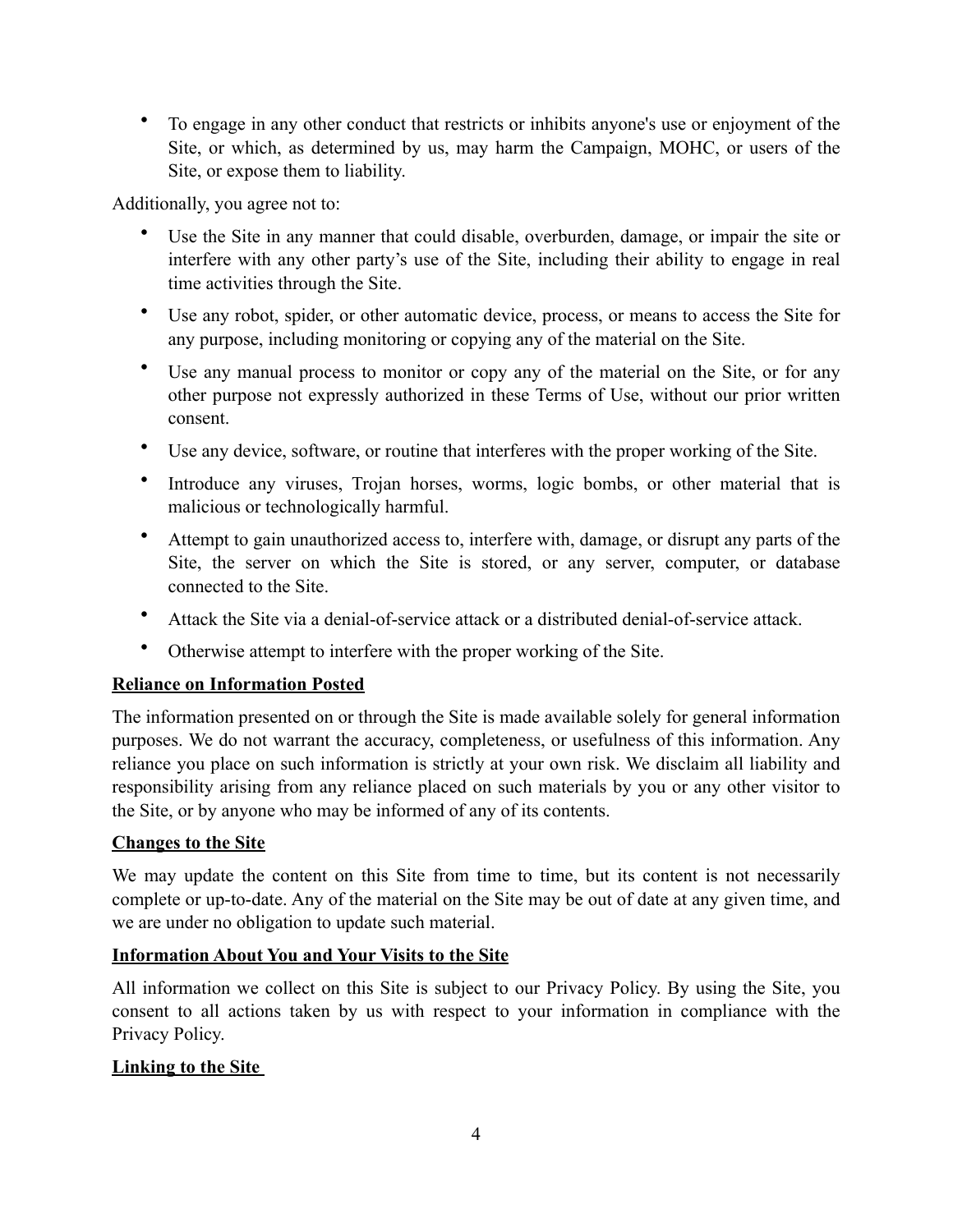You may link to our homepage, provided you do so in a way that is fair and legal and does not damage our reputation or take advantage of it, but you must not establish a link in such a way as to suggest any form of association, approval, or endorsement on our part without our express prior written consent.

You must not:

- Cause the Site or portions of it to be displayed on, or appear to be displayed by, any other site, for example, framing, deep linking, or in-line linking.
- Link to any part of the Site other than the homepage.
- Otherwise take any action with respect to the materials on this Site that is inconsistent with any other provision of these Terms of Use.

You agree to cooperate with us in causing any unauthorized framing or linking immediately to stop. We reserve the right to withdraw linking permission without notice.

We may disable all or any links at any time without notice in our discretion.

# **Links from the Site**

If the Site contains links to other sites and resources provided by third parties, these links are provided for your convenience only. This includes links to the websites of our charitable partners. We have no control over the contents of those sites or resources, and accept no responsibility for them or for any loss or damage that may arise from your use of them. If you decide to access any of the third-party websites linked to this Site, you do so entirely at your own risk and subject to the terms and conditions of use for such websites.

# **Geographic Restrictions**

The owner of the Site is based in the State of North Carolina in the United States. We provide this Site for use only by persons located in the United States. We make no claims that the Site or any of its content is accessible or appropriate outside of the United States. Access to the Site may not be legal by certain persons or in certain countries. If you access the Site from outside the United States, you do so on your own initiative and are responsible for compliance with local laws.

# **Disclaimer of Warranties**

You understand that we cannot and do not guarantee or warrant that files available for downloading from the internet or the Site will be free of viruses or other destructive code. You are responsible for implementing sufficient procedures and checkpoints to satisfy your particular requirements for anti-virus protection and accuracy of data input and output, and for maintaining a means external to our site for any reconstruction of any lost data. TO THE FULLEST EXTENT PROVIDED BY LAW, WE WILL NOT BE LIABLE FOR: (I) ANY LOSS OR DAMAGE CAUSED BY A DISTRIBUTED DENIAL-OF-SERVICE ATTACK, VIRUSES, OR OTHER TECHNOLOGICALLY HARMFUL MATERIAL THAT MAY INFECT YOUR COMPUTER EQUIPMENT, COMPUTER PROGRAMS, DATA, OR OTHER PROPRIETARY MATERIAL DUE TO YOUR USE OF THE SITE OR ANY SERVICES OR ITEMS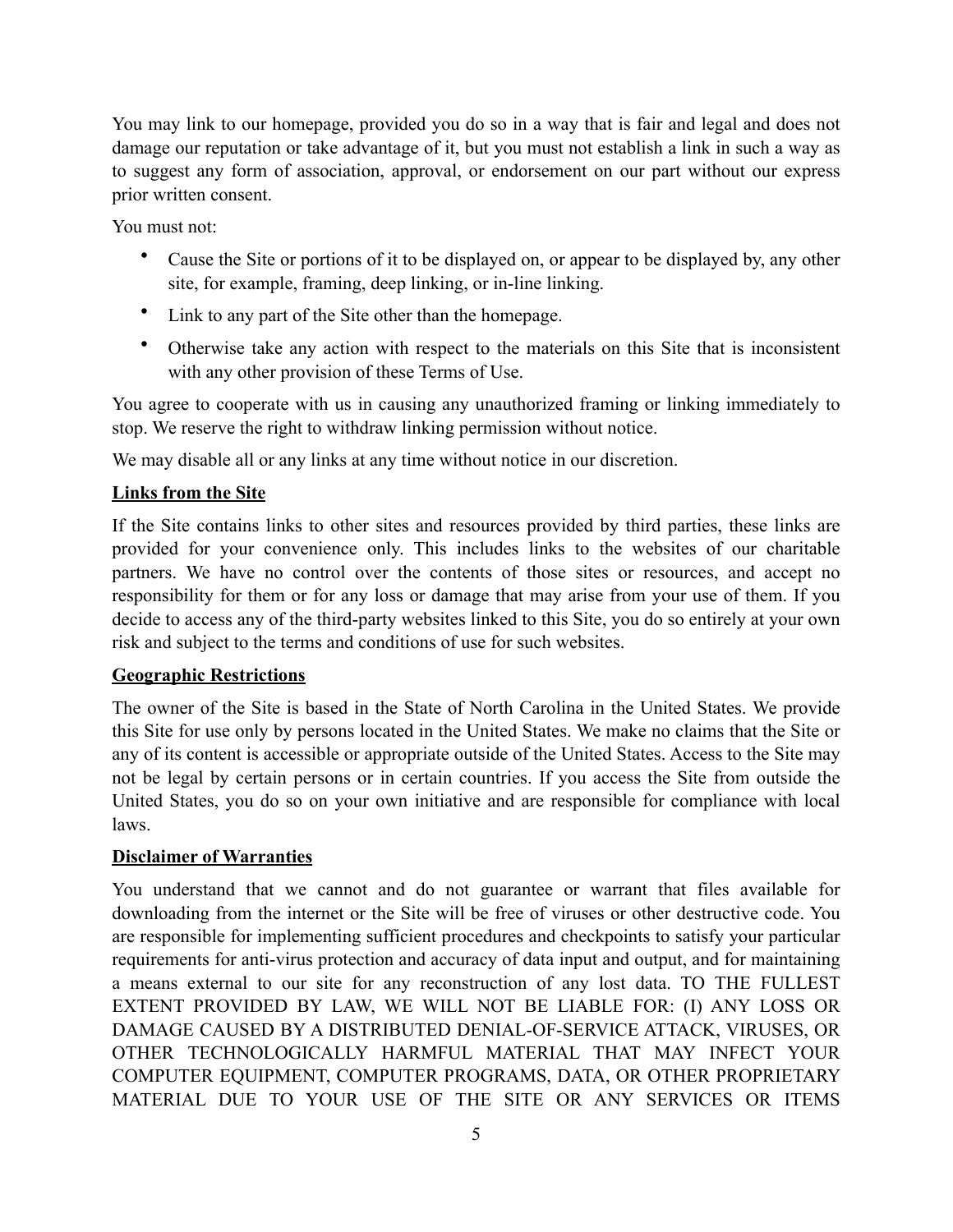OBTAINED THROUGH THE SITE OR TO YOUR DOWNLOADING OF ANY MATERIAL POSTED ON IT, OR ON ANY SITE LINKED TO IT; (II) ANY DISCLOSURE OF INFORMATION WHEN REPLYING TO YOU BY EMAIL OR OTHER ELECTRONIC MEANS; OR (III) ANY UNAUTHORIZED USE OR DISCLOSURE OF YOUR INFORMATION BY ANY THIRD PARTY.

YOUR USE OF THE SITE, ITS CONTENT, ANY DONATIONS MADE THROUGH A PAYMENT GATEWAY LOCATED ON OR ACCESSED THROUGH THE SITE, AND ANY SERVICES AND/OR ITEMS OBTAINED THROUGH THE SITE IS AT YOUR OWN RISK. THE SITE, ITS CONTENT, ANY DONATIONS MADE THROUGH A PAYMENT GATEWAY LOCATED ON OR ACCESSED THROUGH THE SITE, AND ANY SERVICES OR ITEMS OBTAINED THROUGH THE SITE ARE PROVIDED ON AN "AS IS" AND "AS AVAILABLE" BASIS, WITHOUT ANY WARRANTIES OF ANY KIND, EITHER EXPRESS OR IMPLIED. THE CAMPAIGN, MOHC, AND/OR ANY PERSON ASSOCIATED WITH THEM DO NOT MAKE ANY WARRANTY OR REPRESENTATION WITH RESPECT TO THE COMPLETENESS, SECURITY, RELIABILITY, QUALITY, ACCURACY, OR AVAILABILITY OF THE SITE OR ANY OF ITS CONTENT OR INFORMATION. WITHOUT LIMITING THE FOREGOING, THE CAMPAIGN, MOHC, AND/OR ANYONE ASSOCIATED WITH THEM DOES NOT REPRESENT OR WARRANT THAT THE SITE, ITS CONTENT, ANY DONATIONS MADE THROUGH A PAYMENT GATEWAY LOCATED ON OR ACCESSED THROUGH THE SITE, AND ANY SERVICES AND/OROR ITEMS OBTAINED THROUGH THE SITE WILL BE ACCURATE, RELIABLE, ERROR-FREE, OR UNINTERRUPTED, THAT DEFECTS WILL BE CORRECTED, THAT OUR SITE OR THE SERVER THAT MAKES IT AVAILABLE ARE FREE OF VIRUSES OR OTHER HARMFUL COMPONENTS, OR THAT THE SITE OR ANY SERVICES OR ITEMS OBTAINED THROUGH THE SITE WILL OTHERWISE MEET YOUR NEEDS OR EXPECTATIONS.

TO THE FULLEST EXTENT PROVIDED BY LAW, THE CAMPAIGN AND MOHC HEREBY DISCLAIM ALL WARRANTIES OF ANY KIND, WHETHER EXPRESS OR IMPLIED, STATUTORY, OR OTHERWISE, INCLUDING BUT NOT LIMITED TO ANY WARRANTIES OF MERCHANTABILITY, NON-INFRINGEMENT, AND FITNESS FOR PARTICULAR PURPOSE.

YOU FURTHER ACKNOWLEDGE AND AGREE THAT BY SUBMITTING AND/OR RECEIVING COMMUNICATIONS TO THE CAMPAIGN AND/OR MOHC, NO CONFIDENTIAL, FIDUCIARY, CONTRACTUALLY IMPLIED OR OTHER RELATIONSHIP IS CREATED AMONG YOU AND THE CAMPAIGN AND/OR MOHC OTHER THAN PURSUANT TO THESE TERMS OF USE.

YOUR USE OF THE SITE IS SUBJECT TO THE ADDITIONAL DISCLAIMERS AND CAVEATS THAT MAY APPEAR THROUGHOUT THE SITE.

THE FOREGOING DOES NOT AFFECT ANY WARRANTIES THAT CANNOT BE EXCLUDED OR LIMITED UNDER APPLICABLE LAW.

**Limitation on Liability**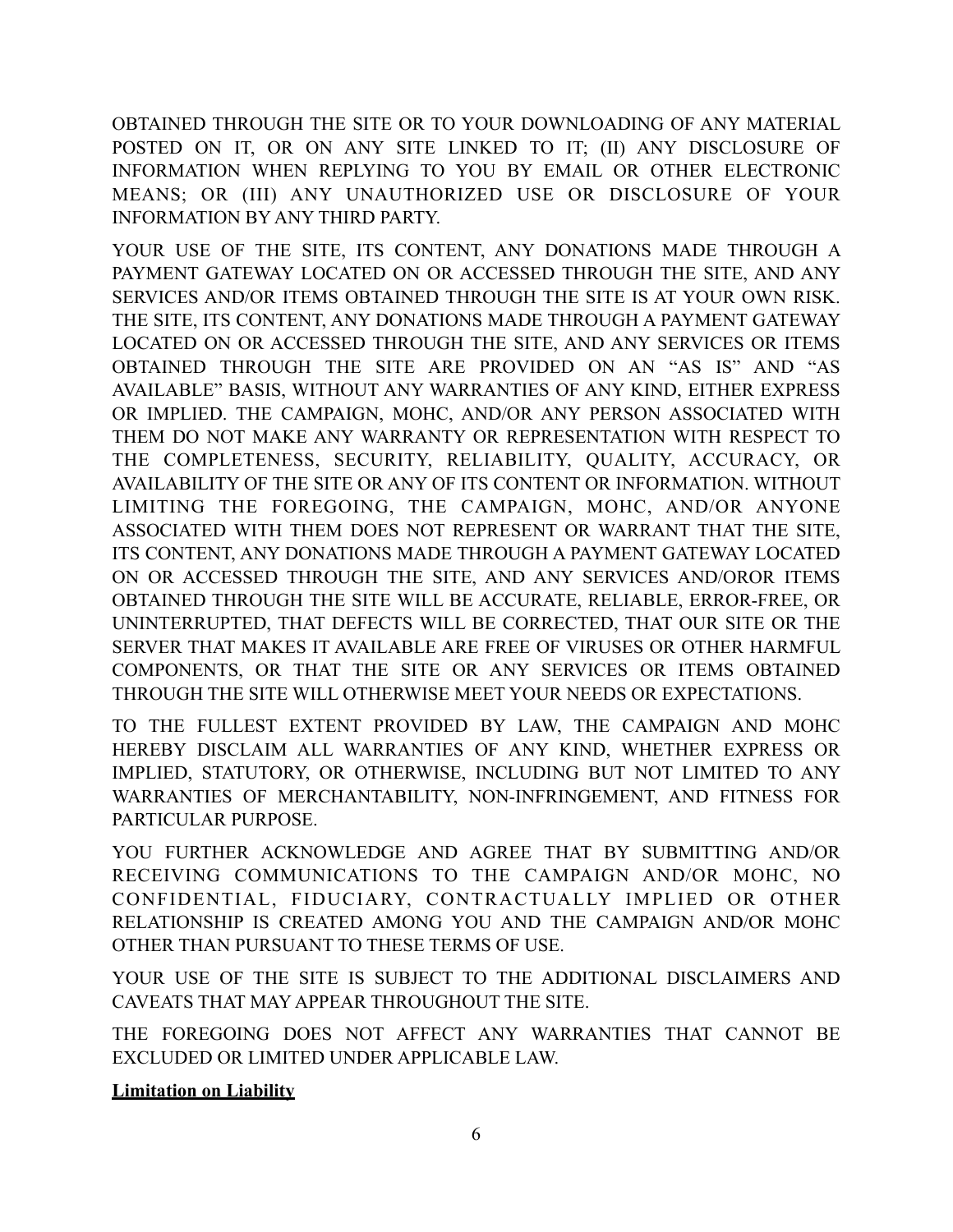TO THE FULLEST EXTENT PROVIDED BY LAW, IN NO EVENT WILL THE CAMPAIGN, MOHC, THEIR AFFILIATES, LICENSORS, SERVICE PROVIDERS, DISTRIBUTORS, AND CHARITABLE PARTNERS, AND THEIR RESPECTIVE OFFICERS, DIRECTORS, MEMBERS, MANAGERS, SHAREHOLDERS, EMPLOYEES, CONTRACTORS, AGENTS, LICENSORS, SUPPLIERS, SUCCESSORS, AND ASSIGNS, AS APPLICABLE, BE LIABLE FOR DAMAGES OF ANY KIND, UNDER ANY LEGAL THEORY, ARISING OUT OF OR IN CONNECTION WITH YOUR USE, OR INABILITY TO USE, THE SITE, ANY WEBSITES LINKED TO IT, ANY CONTENT OR OTHER INFORMATION ON THE SITE OR SUCH WEBSITES, ANY DONATIONS MADE THROUGH A PAYMENT GATEWAY LOCATED ON OR ACCESSED THROUGH THE SITE, AND/OR ANY PRODUCTS OR SERVICES OBTAINED THROUGH THE SITE OR SUCH WEBSITES, INCLUDING ANY DIRECT, INDIRECT, SPECIAL, INCIDENTAL, CONSEQUENTIAL, EXEMPLARY, OR PUNITIVE DAMAGES, INCLUDING BUT NOT LIMITED TO, PERSONAL INJURY, PAIN AND SUFFERING, EMOTIONAL DISTRESS, LOSS OF REVENUE, LOSS OF PROFITS, LOSS OF BUSINESS OR ANTICIPATED SAVINGS, LOSS OF USE, LOSS OF GOODWILL, LOSS OF DATA, AND WHETHER CAUSED BY TORT (INCLUDING NEGLIGENCE), BREACH OF CONTRACT, OR OTHERWISE, EVEN IF FORESEEABLE OR IF THE CAMPAIGN, MOHC, THEIR AFFILIATES, LICENSORS, SERVICE PROVIDERS, DISTRIBUTORS, AND CHARITABLE PARTNERS, AND THEIR RESPECTIVE OFFICERS, DIRECTORS, MEMBERS, MANAGERS, SHAREHOLDERS, EMPLOYEES, CONTRACTORS, AGENTS, LICENSORS, SUPPLIERS, SUCCESSORS, AND ASSIGNS OR ANY OF HIS, HER, OR ITS REPRESENTATIVES, AS APPLICABLE, HAVE BEEN ADVISED OF THE POSSIBILITY OF ANY SUCH DAMAGES.

The limitation of liability set out above does not apply to liability resulting from our gross negligence or willful misconduct.

THE FOREGOING DOES NOT AFFECT ANY LIABILITY THAT CANNOT BE EXCLUDED OR LIMITED UNDER APPLICABLE LAW. NEVERTHELESS, IF THE FOREGOING LIMITATIONS OR EXCLUSIONS ARE HELD TO BE INVALID OR UNENFORCEABLE FOR ANY REASON, THE MAXIMUM COLLECTIVE LIABILITY OF THE CAMPAIGN, MOHC, THEIR AFFILIATES, LICENSORS, SERVICE PROVIDERS, DISTRIBUTORS, AND CHARITABLE PARTNERS, AND THEIR RESPECTIVE OFFICERS, DIRECTORS, MEMBERS, MANAGERS, SHAREHOLDERS, EMPLOYEES, CONTRACTORS, AGENTS, LICENSORS, SUPPLIERS, SUCCESSORS, AND ASSIGNS, AS APPLICABLE, IF ANY, FOR LOSSES OR DAMAGES SHALL NOT EXCEED \$100.

#### **Indemnification**

You agree to defend, indemnify, and hold harmless the Campaign, MOHC, their affiliates, licensors, service providers, distributors, and charitable partners, and their respective officers, directors, employees, contractors, agents, licensors, suppliers, successors, and assigns, as applicable, from and against any claims, liabilities, damages, judgments, awards, losses, costs,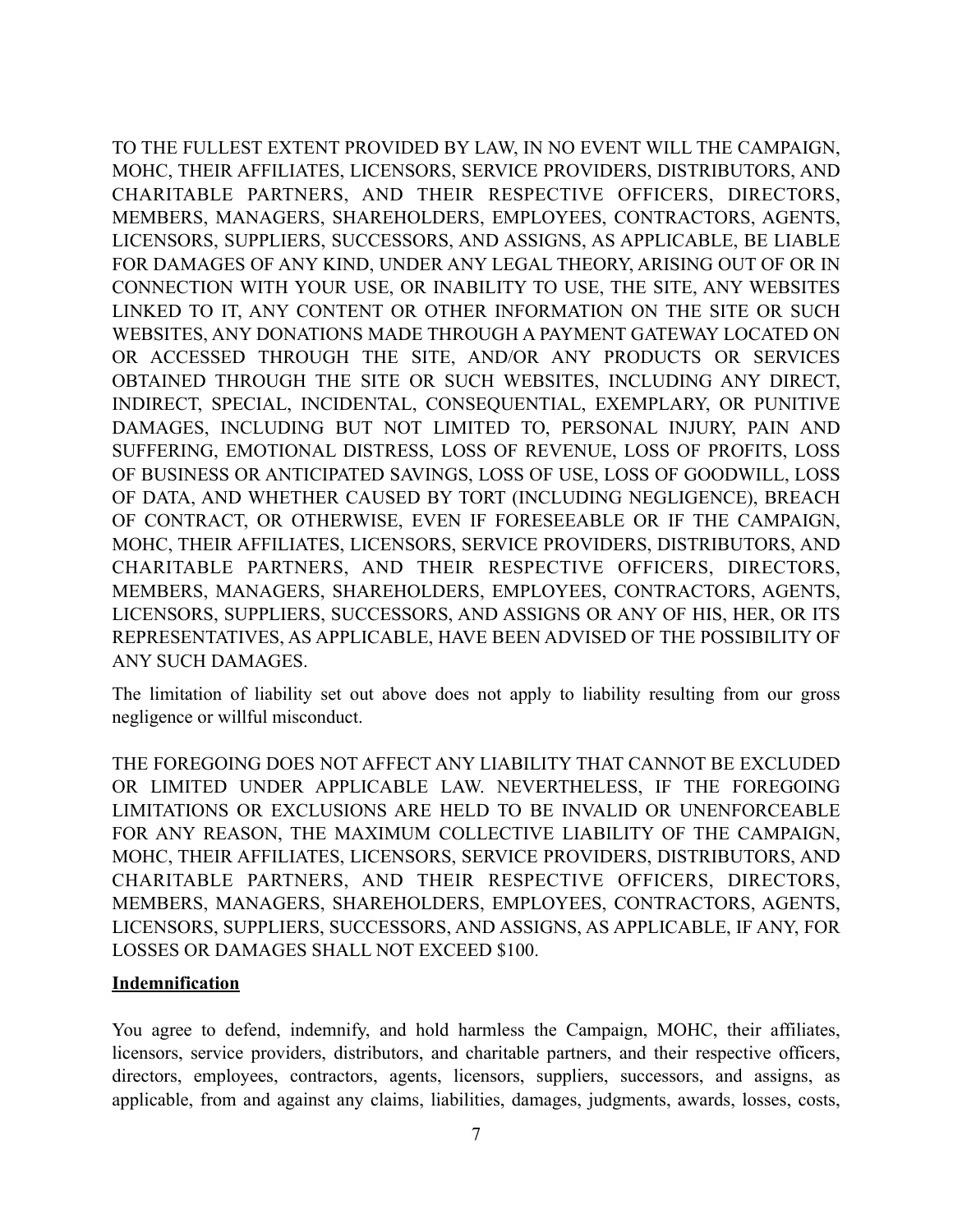expenses, or fees (including reasonable attorneys' fees) arising out of or relating to your violation of these Terms of Use or your use of the Site, including, but not limited to, any use of the Site's content and/or services other than as expressly authorized in these Terms of Use, any donation made via a payment gateway or your use of any information obtained from the Site. You hereby agree to cooperate as fully as reasonably required in defense of any claim.

MOHC reserves the right, at its expense, to assume the exclusive defense and control of any matter otherwise subject to indemnification by you and you shall not in any event settle any matter without MOHC's written consent.

# **Governing Law and Jurisdiction**

All matters relating to the Site and these Terms of Use, and any dispute or claim arising therefrom or related thereto (in each case, including non-contractual disputes or claims), shall be governed by and construed in accordance with the internal laws of the State of North Carolina, without giving effect to any choice or conflict of law provision or rule (whether of the State of North Carolina or any other jurisdiction).

Any legal suit, action, or proceeding arising out of, or related to, these Terms of Use or the Site shall be instituted exclusively in the federal courts of the United States or the courts of the State of North Carolina, in each case located in the City of Charlotte and County of Mecklenburg County, although we retain the right to bring any suit, action, or proceeding against you for breach of these Terms of Use in your country of residence or any other relevant country. You waive any and all objections to the exercise of jurisdiction over you by such courts and to venue in such courts.

# **Arbitration**

In our sole discretion, we may require You to submit any disputes arising from these Terms of Use or use of the Site, including disputes arising from or concerning their interpretation, violation, invalidity, non-performance, or termination, to final and binding arbitration under the Rules of Arbitration of the American Arbitration Association applying North Carolina law.

#### **Limitation on Time to File Claims**

ANY CAUSE OF ACTION OR CLAIM YOU MAY HAVE ARISING OUT OF OR RELATING TO THESE TERMS OF USE OR THE SITE MUST BE COMMENCED WITHIN ONE (1) YEAR AFTER THE CAUSE OF ACTION ACCRUES; OTHERWISE, SUCH CAUSE OF ACTION OR CLAIM IS PERMANENTLY BARRED.

#### **Waiver and Severability**

No waiver by us of any term or condition set out in these Terms of Use shall be deemed a further or continuing waiver of such term or condition or a waiver of any other term or condition, and any failure of the Campaign to assert a right or provision under these Terms of Use shall not constitute a waiver of such right or provision.

If any provision of these Terms of Use is held by a court or other tribunal of competent jurisdiction to be invalid, illegal, or unenforceable for any reason, such provision shall be